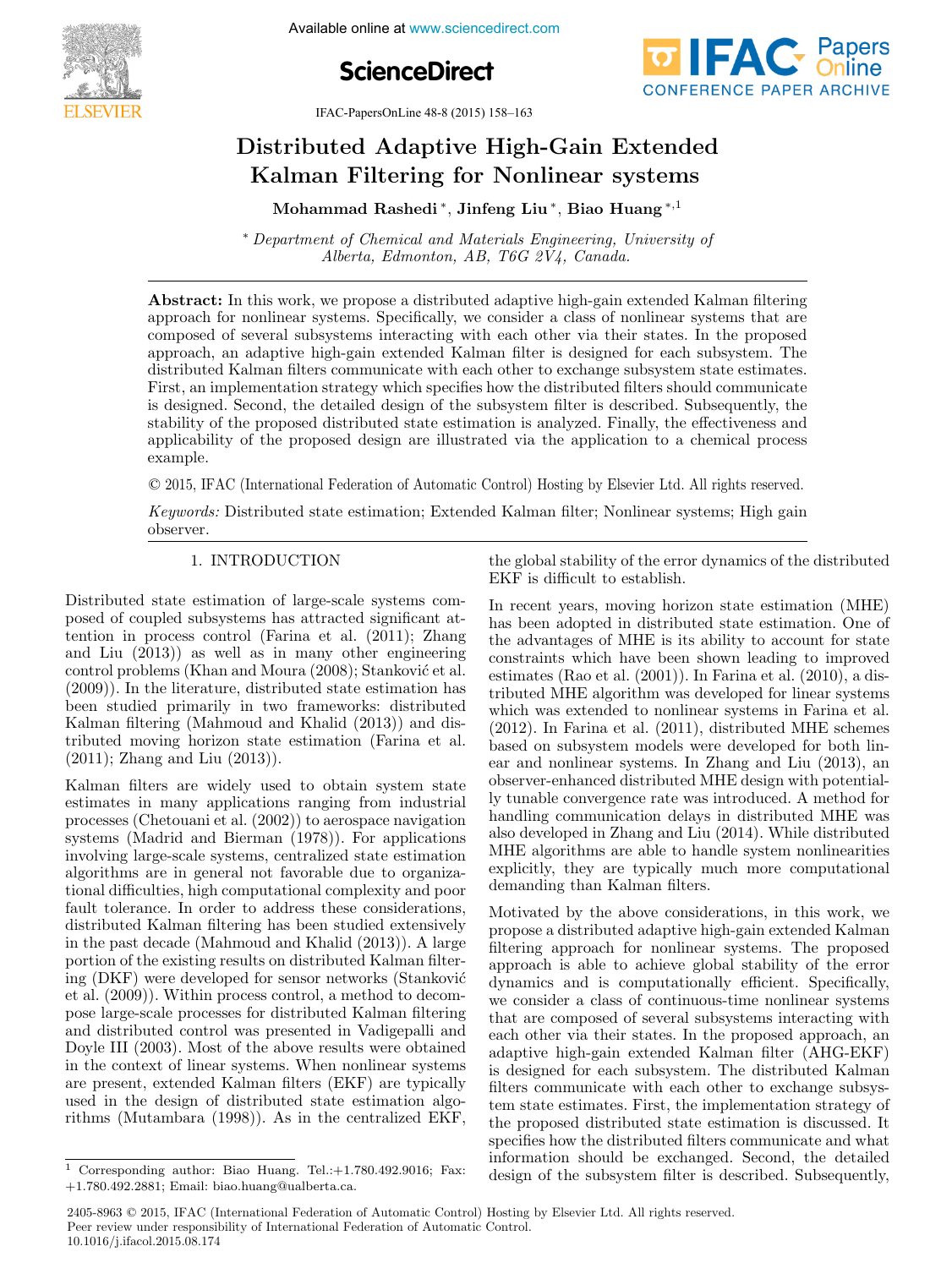the stability of the distributed state estimation design is analyzed. Finally, the effectiveness and applicability of the proposed design are illustrated via the application to a chemical process example.

## 2. PRELIMINARIES

#### 2.1 System description and observability assumption

We consider nonlinear systems composed of p interconnected subsystems with the dynamics of subsystem  $i$  described as follows:

$$
\dot{\hat{x}}_i(t) = f_i(\hat{x}_i(t)) + \tilde{f}_i(\hat{X}_i(t)), \n y_i = h_i(\hat{x}_i)
$$
\n(1)

where  $i \in \mathbb{I}$  with  $\mathbb{I} = \{1, \ldots, p\}, \ \hat{x}_i \in \mathbb{R}^{n_{x_i}}$  is the state vector of subsystem i, the vector function  $\tilde{f}_i$  represents the interaction term between subsystem  $i$  and other subsystems with  $\hat{X}_i$  composed of subsystem states involved in characterizing the interaction, and  $y_i \in \mathbb{R}$  denotes the measured output of subsystem  $i$ . Note that to simplify the analysis without loss of generality, we assume that each subsystem has only one measured output.

The entire system state vector  $\hat{x}$  and measured output vector y are defined as  $\hat{x} = [\hat{x}_1^T \cdots \hat{x}_i^T \cdots \hat{x}_p^T]^T \in \mathbb{R}^{n_x}$ , y =  $[y_1 \cdots y_i \cdots y_p]^T \in \mathbb{R}^p$ . The dynamics of the entire system can be described by the following state-space model:

$$
\begin{aligned}\n\dot{\hat{x}}(t) &= f(\hat{x}(t))\\
y(t) &= h(\hat{x}(t))\n\end{aligned} \tag{2}
$$

where f is an appropriate composition of  $f_i$  and  $f_i$ , and h is a composition of  $h_i$  with  $i \in \mathbb{I}$ . It is assumed that the subsystem state  $\hat{x}_i$  satisfies  $\hat{x}_i \in \mathbb{X}_i$  for all  $i \in \mathbb{I}$ , and the measurements of the outputs of the subsystems are available continuously. It is also assumed that subsystem  $i$ ,  $i \in \mathbb{I}$ , is observable in  $\mathbb{X}_i$  for all  $\hat{x}_j \in \mathbb{X}_j$   $(j \neq i, j \in \mathbb{I})$  in the sense that  $rank(O_i(\hat{x}_i)) = n_{x_i}$  where  $O_i(\hat{x}_i) = \frac{d\Phi_i(\hat{x}_i)}{d\hat{x}_i}$ (Isidori (1995)) with

$$
\Phi_i(\hat{x}_i) = \begin{bmatrix} h_i(\hat{x}_i) \\ L_{f_i + \tilde{f}_i} h_i(\hat{x}_i) \\ \vdots \\ L_{f_i + \tilde{f}_i}^{n_{x_i} - 1} h_i(\hat{x}_i) \end{bmatrix}
$$
(3)

Note that in (3), the symbol  $L_{f_i + \tilde{f}_i} h_i$  denotes the Lie derivative of function  $h_i$  with respect to  $f_i + \tilde{f}_i$ , defined as  $L_{f_i+\tilde{f}_i}h_i = \frac{\partial h_i}{\partial \hat{x}_i}(f_i+\tilde{f}_i)$  while  $L_{f_i+\tilde{f}_i}^rh_i$  denotes r-th order Lie derivative, defined as  $L_{f_i+\tilde{f}_i}^r h_i = L_{f_i+\tilde{f}_i}L_{f_i+\tilde{f}_i}^{r-1} h_i$ .

It is further assumed that the entire system of Eq. (2) is observable. This means that the interactions between subsystems do not affect the collective observability of the subsystems.

## 2.2 Change of coordinates

From the observability assumptions (i.e. rank $(O_i(\hat{x}_i))$ ) =  $n_{x_i}, i \in \mathbb{I}$  and the implicit function theorem, it can be obtained that  $\Phi_i(\hat{x}_i), i \in \mathbb{I}$ , is invertible for all  $\hat{x}_i \in \mathbb{X}_i$ ,  $i \in \mathbb{I}$ . The function  $\Phi_i(\hat{x}_i), i \in \mathbb{I}$ , also defines a set of



Fig. 1. Proposed distributed state estimation design.

coordinates under which system (1) can be transformed to a canonical form. Specifically, the new set of coordinates is defined as follows:

$$
x_i = [x_{i1} \ x_{i2} \ \dots \ x_{i,n_{x_i}}]^T = \Phi_i(\hat{x}_i)
$$
 (4)

In the new set of coordinates, subsystem (1) can be written in the following form:

$$
\begin{aligned}\n\dot{x}_i &= A_i x_i(t) + b_i(X_i) \\
y_i &= C_i x_i(t)\n\end{aligned} \tag{5}
$$

where  $C_i = [1, 0, ..., 0]$  and

$$
A_i = \begin{bmatrix} 0 & 1 & 0 & \dots & 0 \\ 0 & 1 & \ddots & \vdots \\ \vdots & \ddots & \ddots & 0 \\ 0 & \dots & 0 & 1 \\ 0 & \dots & 0 & 0 \end{bmatrix}, b_i(X_i) = \begin{bmatrix} 0 & 0 & 0 \\ 0 & \vdots & \vdots \\ 0 & \ddots & 0 \\ L^{n_{x_i} - 1}_{f_i + \tilde{f}_i} h_i(\Phi_i^{-1}(x_i(t))) \end{bmatrix}
$$
(6)

where  $X_i$  denotes the composition of all the subsystem states characterizing the interaction between subsystem  $i$ and other subsystems in new coordinates.

In the remainder of this paper, we will discuss the proposed distributed state estimation design and its stability properties based on system (5).

## 3. PROPOSED DISTRIBUTED STATE ESTIMATION

In this section, we introduce the proposed distributed state estimation design. A schematic of the proposed design is shown in Figure 1. In the proposed design, an AHG-EKF is designed for each subsystem. The different AHG-EKFs communicate with each other to exchange information. The filter of a subsystem estimates the subsystem state based on the subsystem output measurements and information exchanged with other filters. In the following subsections, we will first discuss the implementation strategy and then describe the design of each subsystem AHG-EKF.

#### 3.1 Implementation strategy

As mentioned earlier, in this work, we assume that the output measurements are available continuously. To simplify the filter design and stability analysis without loss of generality, we further assume that the distributed filters can communicate and exchange information continuously.

At the initial time instant (i.e.,  $t = 0$ ), each filter needs to be initialized. Specifically, in the initialization, filter  $i$  $(i \in \mathbb{I})$  is initialized with initial subsystem state guesses of all the subsystems (i.e.,  $z_i(0)$  with  $j \in \mathbb{I}$ ), the actual subsystem output measurement (i.e.,  $y_i(0)$ ), and the initial value of its adaptive gain (i.e.,  $\theta_i(0) = 1$ ).